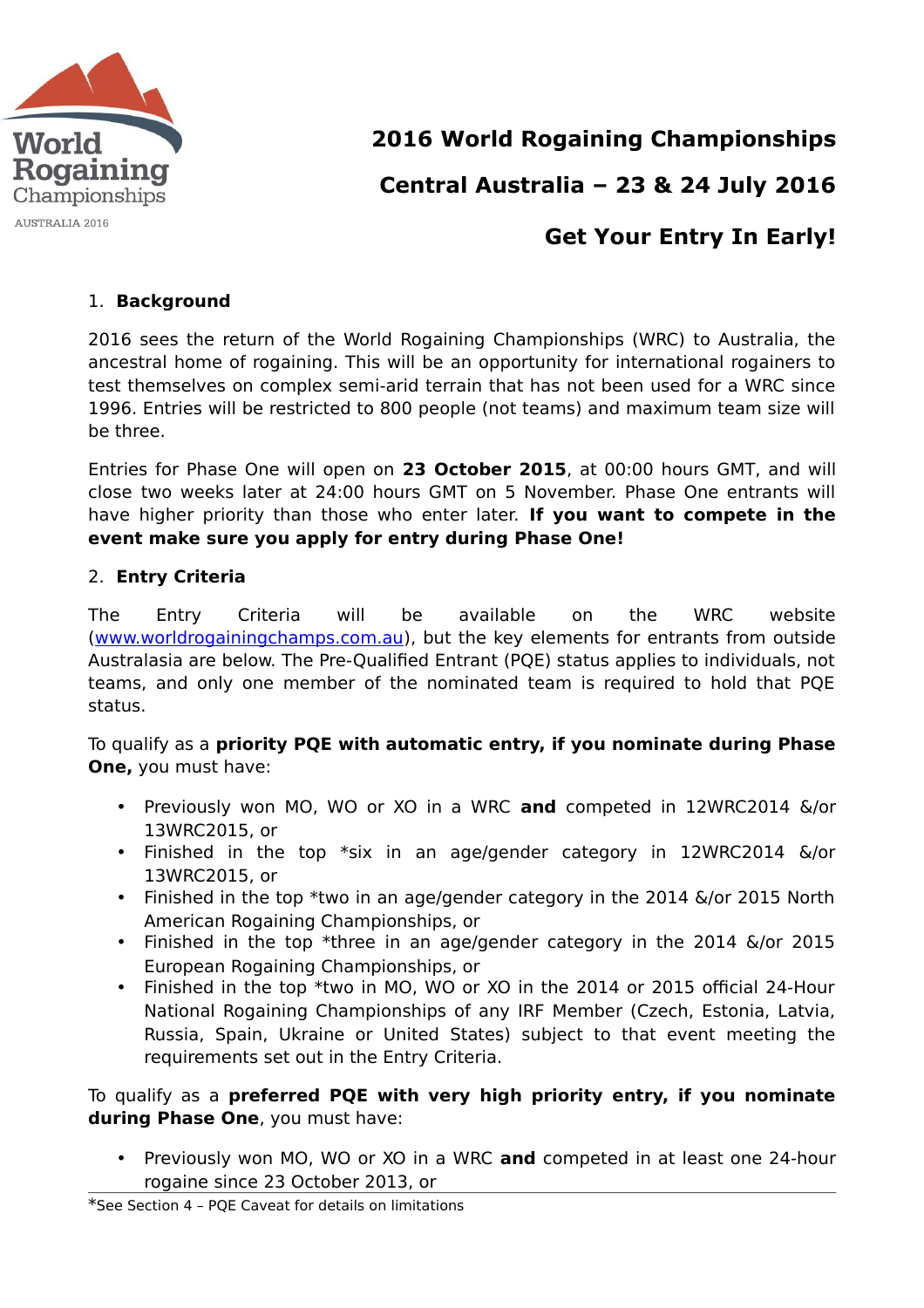- Placed  $*7<sup>th</sup>$  to  $10<sup>th</sup>$  in an age/gender category in 12WRC2014 &/or 13WRC2015, or
- Placed  $*3<sup>rd</sup>$  in an age/gender category in the 2014  $\&$ /or 2015 North American Rogaining Championships or
- Placed  $*4<sup>th</sup>$  or  $*5<sup>th</sup>$  in an age/gender category in the 2014  $\&$ /or 2015 European Rogaining Championships or
- Are a team eligible for an Under 23 (Youth) category

Entrants with PQE status can still apply for entry after Phase One but the PQE status will be of no value and, if there is a waitlist, you will be ranked behind everyone who applied in Phase One.

### 3. **Non-PQE Entrants**

A minimum of 160 individual entries (20% of total) are reserved for non-PQE entrants who have completed a 24-hour rogaine since 23 October 2013 **and** submit their entry during Phase One. Eighty of these positions are reserved for entrants from outside of Australasia.

In addition, any PQE entry places unclaimed in Phase One are automatically available to non-PQE entrants.

History would indicate that the number of PQEs applying will be well less than the places available and so **non-PQEs from outside Australasia who apply for entry during Phase One, and have completed a 24-hour rogaine since 23 October 2013, have an extremely high likelihood of getting their entry accepted**.

A ballot process is used to allocate entry places in the case of an oversubscription in Phase One. This ballot process will also establish the order of the waitlist so **make sure you apply for entry in Phase One**.

#### 4. **PQE Caveat**

Note that not more than 50% of the entrant teams in a European and North American Rogaining Championship and 30% of the entrant teams in a WRC in any age/gender category (rounded up to a whole number) can achieve PQE status from that event.

#### 5. **Wildcards**

 Eighty places (10% of total) are reserved for wildcard entrants proposed by IRF members and the IRF. These generally go to people heavily involved in rogaine administration and/or event organisation or teams that did not prequalify but who would be expected to be competitive due to performances in similar sports. Wildcard places not allocated as at 23 April 2016 will be released to general entries. Any waitlisted teams will have first priority on these places in waitlist order.

#### 6. **Tips for Entrants**

Below are a number of tips for people wanting to maximise their opportunity for gaining an entry in 14WRC2016:

<sup>\*</sup>See Section 4 – PQE Caveat for details on limitations